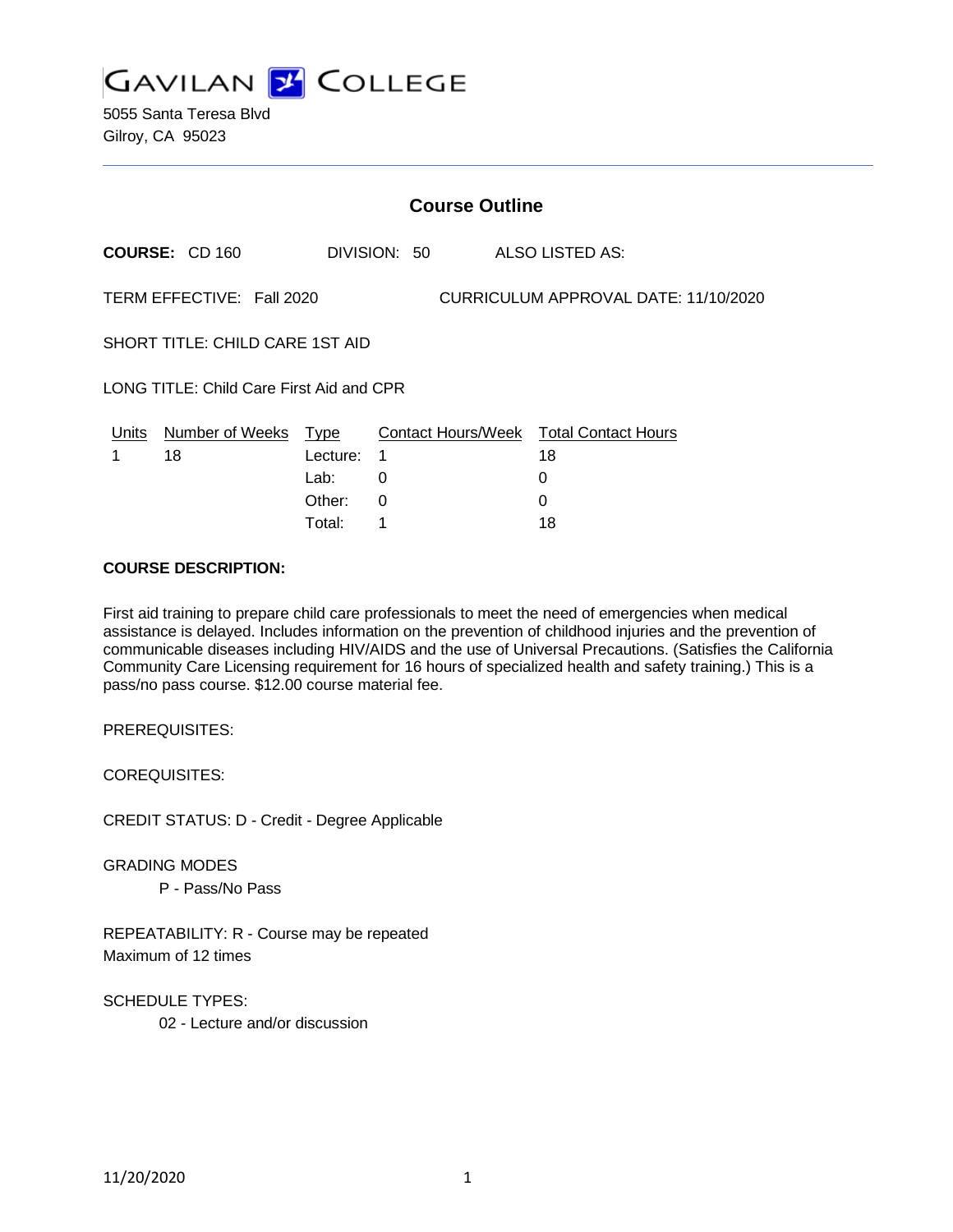### **STUDENT LEARNING OUTCOMES:**

By the end of this course, a student should:

1. Students will list the setup action steps and know the purpose of Good Samaritan laws.

2. Students will identify the difference between consent and implied consent; identify when and how to move an ill or injured person; and how to minimize the risk of disease transmission.

3. Student will perform CPR/First Aid as directed by Medic First Aid Standards.

4. Students will recognize how to control and prevent communicable diseases in a child care setting.

### **CONTENT, STUDENT PERFORMANCE OBJECTIVES, OUT-OF-CLASS ASSIGNMENTS**

Curriculum Approval Date: 11/10/2020

4 hours

Topics: Role of Provider, Protecting Yourself, Calling for Help, Legal Considerations,-Good Samaritan Laws, Implied Consent, consent, abandonment. Emergency Moves, Cardiac Arrest, Chest Compressions

Learning outcome: Students will identify the difference between consent and implied consent;

Students will identify when and how to move an ill or injured person; and how to minimize the risk of disease transmission.

Students will list setup action steps and know the purpose of the Good Samaritan laws.

7 hours

Topic: Rescue Breaths, AED, Primary Assessment, Caring for Cardiac Arrest, Choking, Sudden Injury: Control of Bleeding, Shock, Head, Neck or Back Injury, Swollen, Painful or Deformed Limb, Burns, Specific Injuries: Amputation, Minor Injuries, Injured Mouth, and Objects in the Eye. Sudden Illness: Warning signs, Altered Mental Status, Breathing Difficulty, Shortness of Breath, Poisoning and General Illness. Environmental Emergencies: Heat and Cold Emergencies, Bites and Stings, Emotional Considerations.

Learning outcome: Student will perform CPR/First Aid as directed by the Medic First Aid standards

6 hours

Topics: Health Promotion and Protection, Nutrition and Food Service, Play areas/Playgrounds and Transportation, Infectious Diseases, Children with Special Health Care Needs and Disabilities, Policies

Learning outcomes:: Students will recognize how to control and prevent communicable diseases in a child care setting.

1 hour CPR/First Aid Final

### **METHODS OF INSTRUCTION:**

Video, lecture, discussion, guided practice, role play.

### **OUT OF CLASS ASSIGNMENTS:**

Required Outside Hours: 36 Assignment Description: Read: PediatricPlus CPR,AED, and First Aid for Children, Infants, and Adults Read: Caring for Our Children 4th Edition Practice techniques.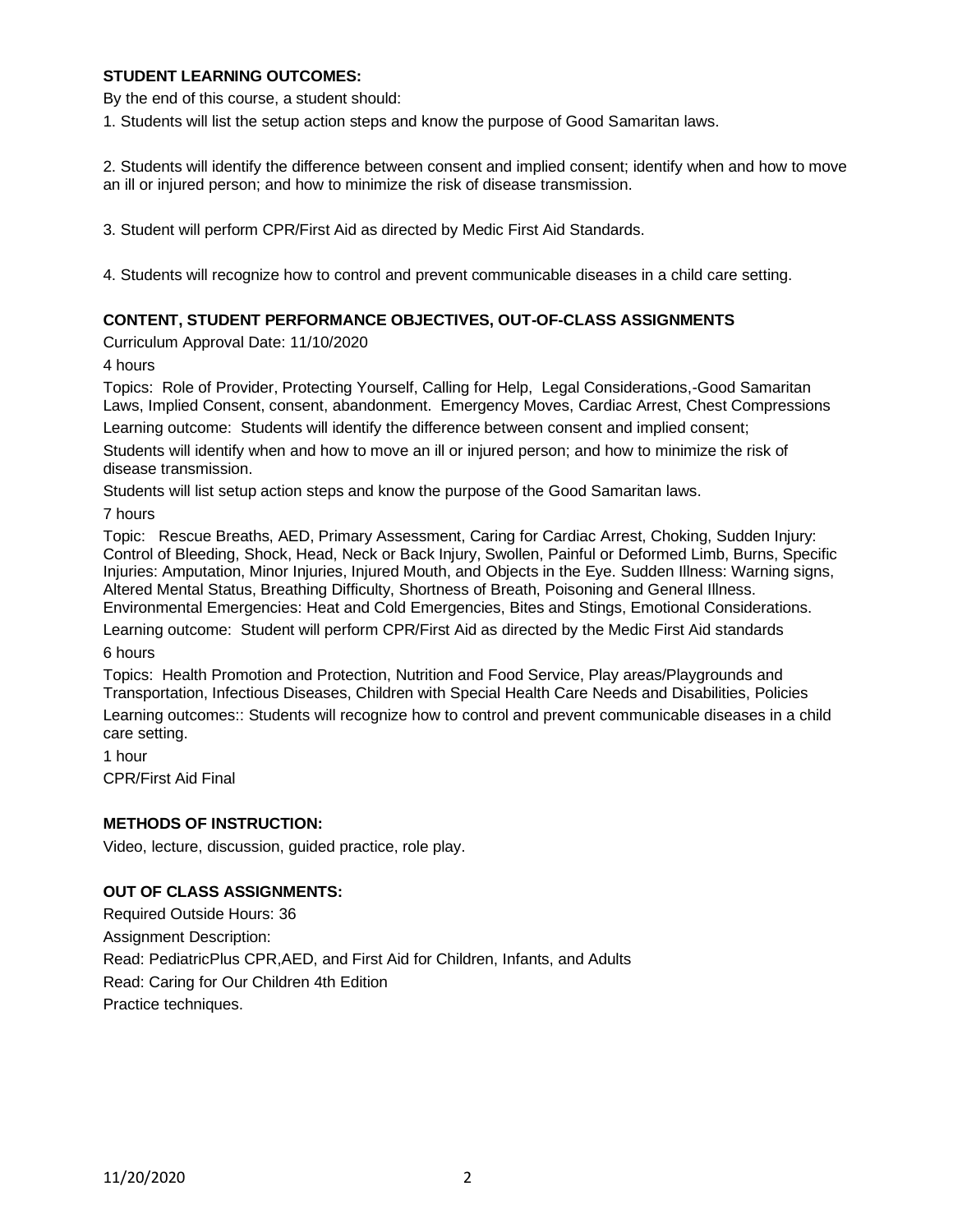## **METHODS OF EVALUATION:**

Skill demonstrations Percent of total grade: 45.00 % Skill demonstrations: 40% - 60% Performance exams Objective examinations Percent of total grade: 45.00 % Objective examinations: 40% - 60% Multiple choice Other methods of evaluation Percent of total grade: 10.00 % Other methods of evaluation: 10% - 20% Class participation

# **REPRESENTATIVE TEXTBOOKS:**

American Academy of Pediatrics. Caring for Our Children. Elk Grove Village, Ill: American Academy of Pediatrics,2019. ISBN: 9781610022972 Reading Level of Text, Grade: 15 Verified by: Word Medic First Aid. Medic First Aide Pediatric Plus CPR, AED, and First Aid for Children, Infants, and Adults, Version 8.0. Eugene, Oregon: Medic First Aid International, Inc.,2019.

ISBN: ISBN: 978-1-936515-90-5

Reading Level of Text, Grade: Reading level of text, Grade: 12th grade Verified by: Verified by: Microsoft Word